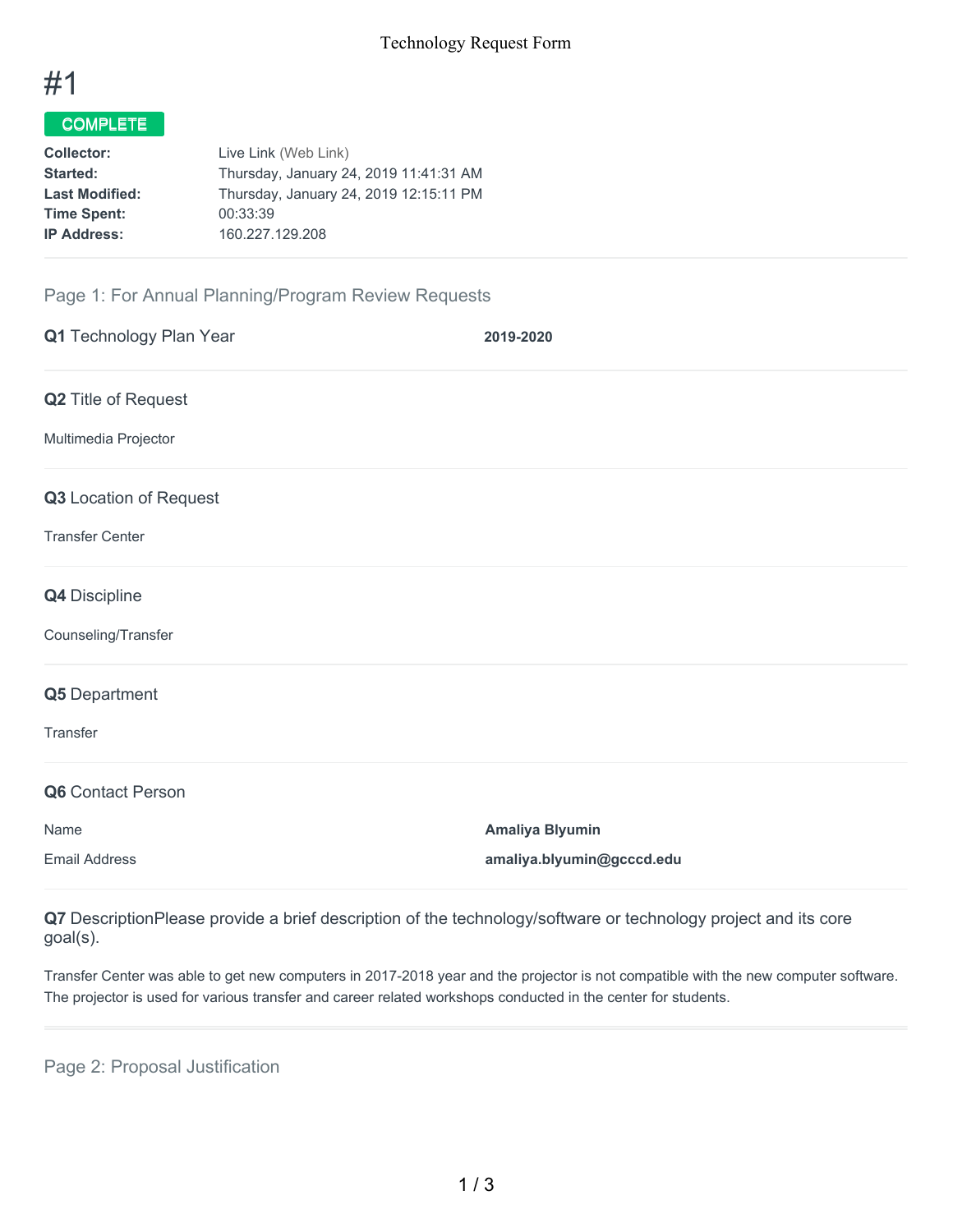#### Technology Request Form

| Q8 Please explain how the technology or enhancement<br>supports the strategic plan. Include information on how<br>students will be impacted and/or employees or the<br>college or district overall. Consider whether this would<br>this be a district-wide implementation. Which Strategic<br>Plan priority (or priorities) are supported by this request?<br>To access the Strategic Plan, please click here. | <b>Student Validation and</b><br><b>Engagement</b> |
|----------------------------------------------------------------------------------------------------------------------------------------------------------------------------------------------------------------------------------------------------------------------------------------------------------------------------------------------------------------------------------------------------------------|----------------------------------------------------|
| Q9 How does the request support the above priorities?                                                                                                                                                                                                                                                                                                                                                          |                                                    |
| The projector is used to help students with various workshops, such as transfer application, choosing the major, building resume and<br>much more. These workshops help students to be successful and stay engaged with the campus and their educational goals.                                                                                                                                                |                                                    |
| Q10 Who would this impact? Please select all that apply.                                                                                                                                                                                                                                                                                                                                                       | <b>Students</b>                                    |
| Q11 How would this impact the above group(s)?                                                                                                                                                                                                                                                                                                                                                                  |                                                    |
| The new project will work well with the new computers and students will be able to view the provided information to them more clearly.                                                                                                                                                                                                                                                                         |                                                    |
| Q12 Does the technology support a state-wide initiative<br>or is it a legal mandate or in support of a legal mandate?                                                                                                                                                                                                                                                                                          | <b>No</b>                                          |
| Q13 If yes, please explain how the technology supports<br>a state-wide initiative or is it a legal mandate or in<br>support of a legal mandate?                                                                                                                                                                                                                                                                | <b>Respondent skipped this question</b>            |
| Q14 Please be aware that projects, once approved, are typically scheduled 6 months to a year in advance. Consider<br>the consequences if the technology/software is not implemented, upgraded or renewed. What are the consequences                                                                                                                                                                            |                                                    |

mandates, accreditation, etc. The consequence is that students are not able to view the information provided to them clearly, the formatting is off and some

if the technology/software is not implemented/upgraded, or renewed? Examples: Security concerns, loss of FTES,

information is cut off because the current projector's capabilities are limited.

**Q15** What is the number of students impacted per semester if the technology/software is not implemented, upgraded or renewed?

1000

#### **Q16** What is your preferred time for implementation?

Anytime before summer of 2019 because the transfer application workshops start in the fall 2019 and that is where more students utilize the center and the projector is used the most.